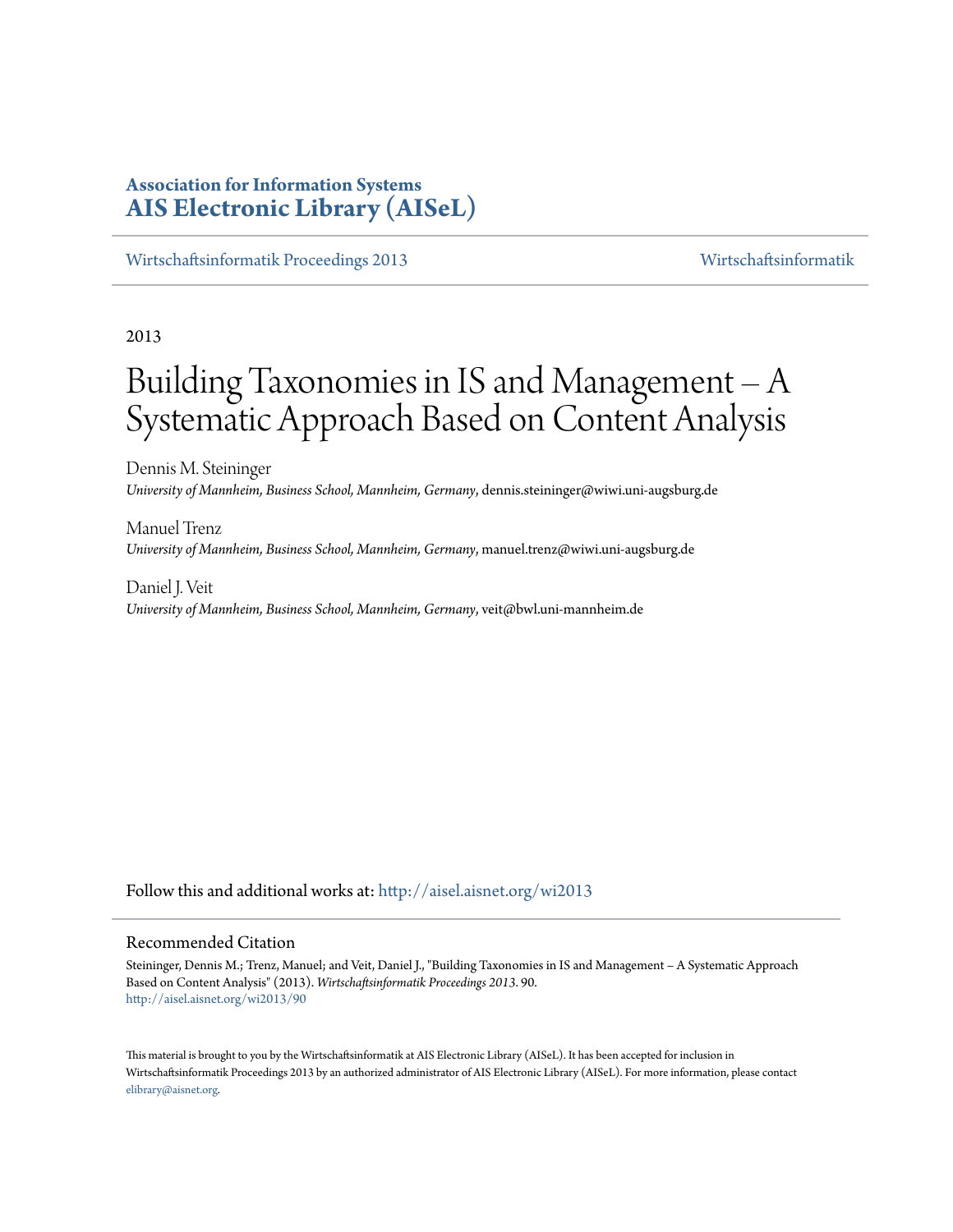# **Building Taxonomies in IS and Management – A Systematic Approach Based on Content Analysis**

Dennis M. Steininger, Manuel Trenz, and Daniel J. Veit

University of Mannheim, Business School, Mannheim, Germany {steininger,trenz,veit}@bwl.uni-mannheim.de

**Abstract.** Classification schemes such as taxonomies are important groundwork for research on many topics in Information Systems (IS) and Management. They make investigating topics manageable by allowing researchers to delimit their work to certain taxa or types and provide a basis for generalization. Opposed to theoretically grounded typologies, taxonomies are empirically derived from entities of a phenomenon under investigation and therefore have several advantages such as more detailed and exhaustive coverage. Nevertheless, research is still missing a clear set of procedures on how to empirically build taxonomies. We tackle this topic by suggesting an inductive approach based on the procedures of content and cluster analysis. Each of the proposed six steps is amended with comprehensive state of the art guidelines, suggestions, alternatives and formative measures of reliability and validity.

**Keywords:** Taxonomy, Classification, Typology, Content analysis, Method

### **1 Introduction**

Classification schemes allow the systematic ordering or sorting of phenomena into similar groups or classes. They are of fundamental importance for science and academic research in disciplines such as Information Systems (IS) and Management [1- 2]. Wolf [3] emphasizes this importance by explaining the links and stating that verification of laws of science may only succeed after classification has been completed since it is "the first and last method employed by science" [3]. Hence, classification schemes such as taxonomies make investigating phenomena manageable by allowing researchers to delimit their work to certain classes (i.e. taxa or types) such as IS technologies or firms and also provide a basis for generalization. This allows building theories that apply to certain classes of the developed schemes. When classifying an area of investigation, two different approaches can be used: typologies or taxonomies. Typologies are created deductively by classifying the objects into predefined groups that are created based on intuition or previously existing knowledge and theory [4]. Especially when examining an unexplored area of research, the threat of researcher bias or general misconception is very high, since existing theory is limited. Opposed to theoretically grounded typologies, taxonomies are derived inductively from empirical data (i.e. entities of a phenomenon under investigation) and therefore have several

11<sup>th</sup> International Conference on Wirtschaftsinformatik,  $27<sup>th</sup>$  February –  $01<sup>st</sup>$  March 2013, Leipzig, Germany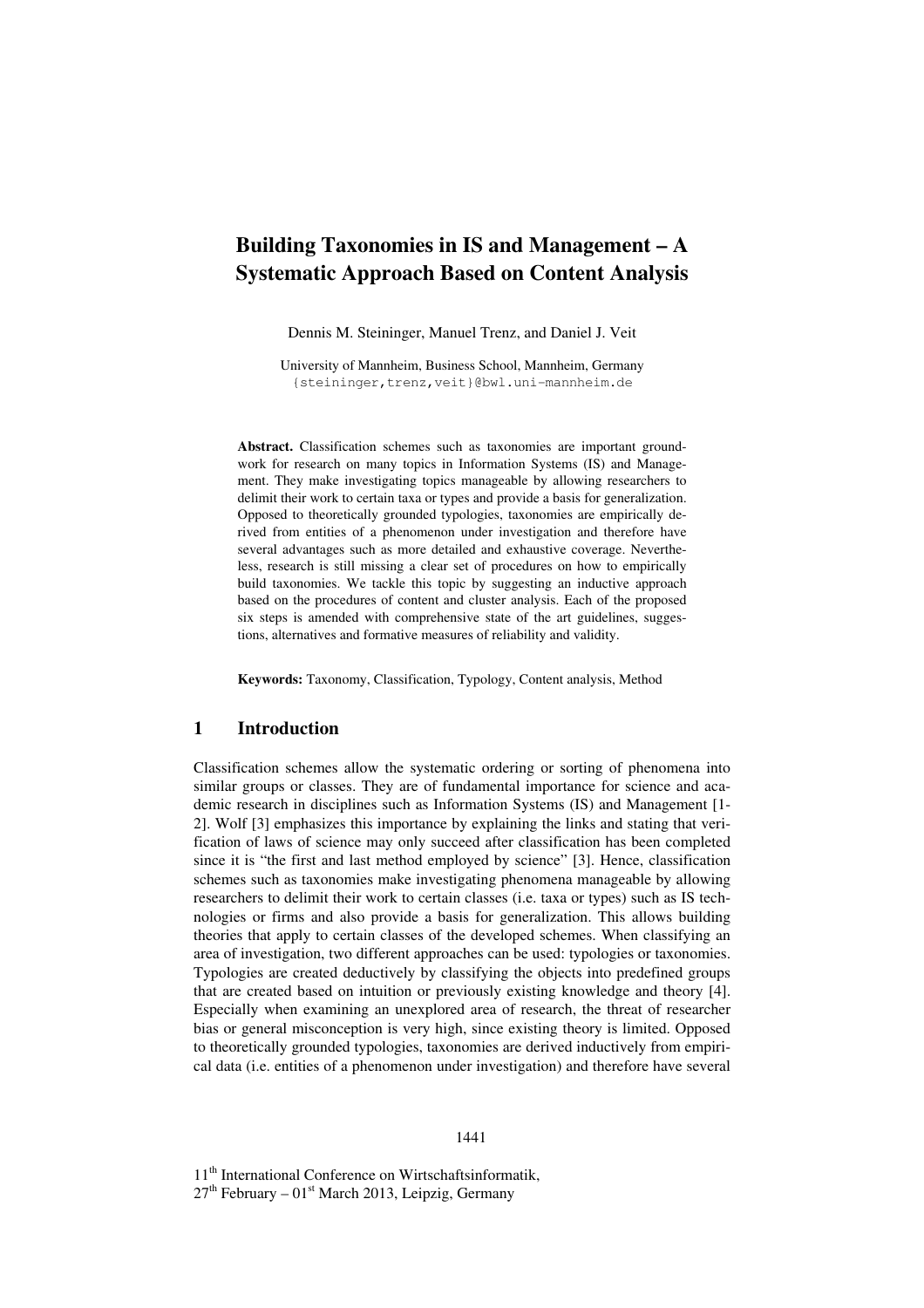advantages such as more detailed and exhaustive coverage and mutual exclusiveness of classes. Nevertheless, IS research is still missing a clear set of rigorous procedures on how to empirically build taxonomies of artifacts, systems, user behavior or processes. Especially in fast moving areas such as IS, it is important to be able to describe new phenomena rigorously and quickly by applying systematic actions. Building on these thoughts outlined above we propose the following research question for this article:

#### *How and by which procedures can mutually exclusive and collectively exhaustive taxonomies be built rigorously in the IS and Management disciplines from empirical entities?*

We tackle this question by suggesting an inductive empirical approach based on the procedures of content and cluster analysis. Content analysis allows a systematic and rigorous analysis of entities under investigation to get a first grasp on their characteristics, associated manifestations and densities. Based on these results, procedures of cluster analysis can be applied to derive final classes. The remainder of this paper is structured as follows: In the second section we propose six steps to build taxonomies. Each of these steps is amended with state of the art guidelines, alternatives and formative measures of reliability and validity. Summative measures of taxonomic quality are also depicted for evaluating final taxonomic constructs. In the last section we sum up our findings, address the usefulness of taxonomic outcomes and identify interesting topics in IS that might be investigated by using the introduced method.

# **2 The Process of Taxonomy-Building**

We introduce detailed steps and procedures to build taxonomies in IS-related phenomena using content and cluster analysis. The process is based on Steininger et al. [5] who use clustering and mainly content analysis to inductively build a taxonomic framework of Web 2.0 characteristics. This article can be seen as a working example. We added inspirations from the articles of Nag et al. [6], defining Strategic Management via content analysis and clustering and Al-Debei and Avison [7] developing a business model framework through content analysis. Content analysis is a scientific research technique to gain "replicable and valid inferences from text" [8] and thereby find trends, characteristics, patterns or densities. Materials for analysis might include written or spoken texts as transcripts. Objectivity, validity and reliability of the outcomes are obtained through rigorous rules and systematic procedures, which have been refined and adapted to the various needs of different disciplines over time [5], [9-11] and distinguish content analysis from regular critical reading. The aforementioned potential in rigorously and reliably uncovering characteristics and patterns is of high relevance for constructing taxonomies. Hence, we adapt state of the art procedures of inductive and deductive content analysis for major parts of the taxonomy-building process suggested in the remainder of this paper. The outline of our idea is to define a phenomenon of investigation and collect examples resembling the phenomenon as entities of investigation. We then inductively develop the characteristics of the phenomenon from these entities and deductively measure the manifestation of the characteristics for each entity.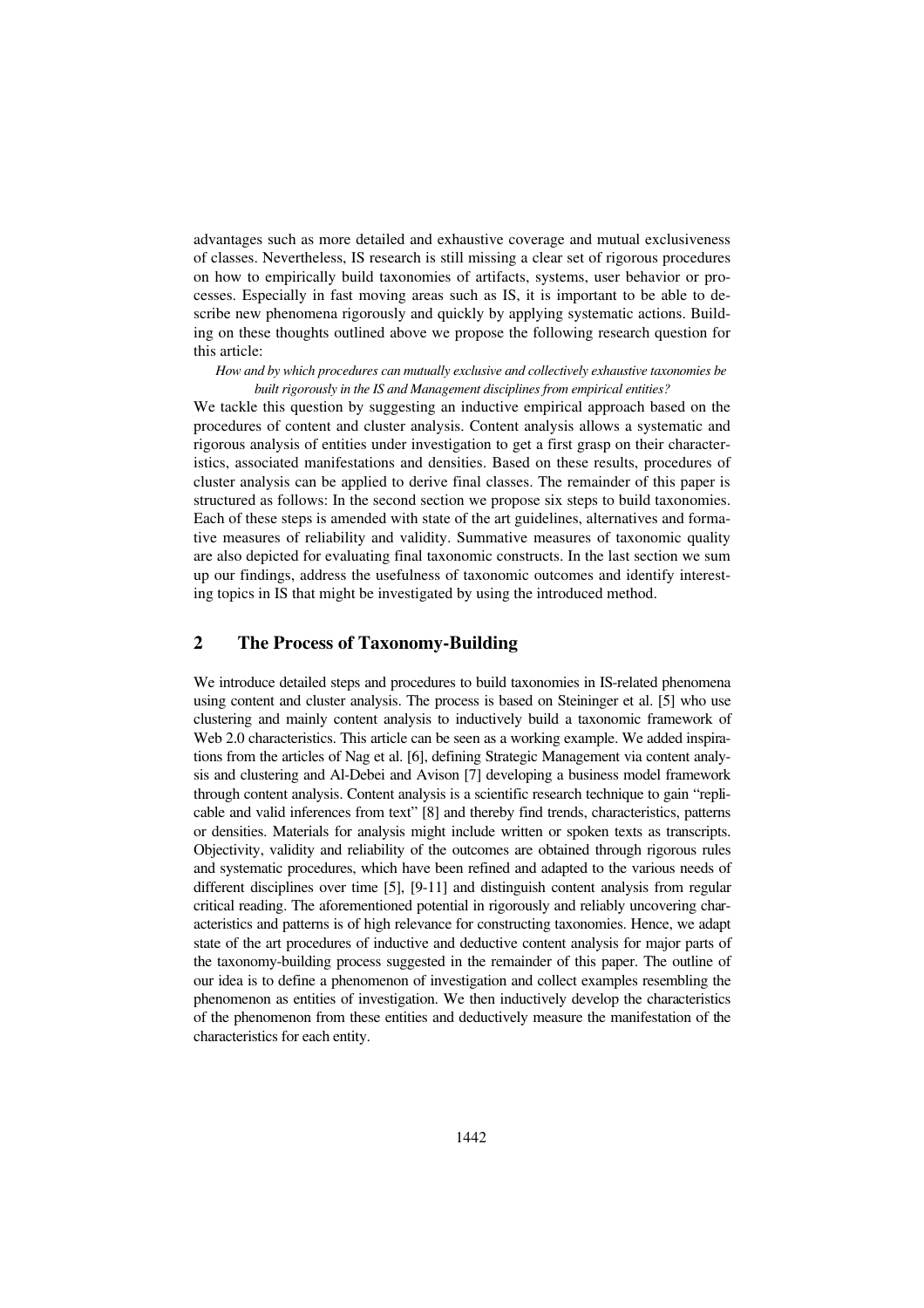

**Fig. 1.** Detailed Overview on the Taxonomy-Building Process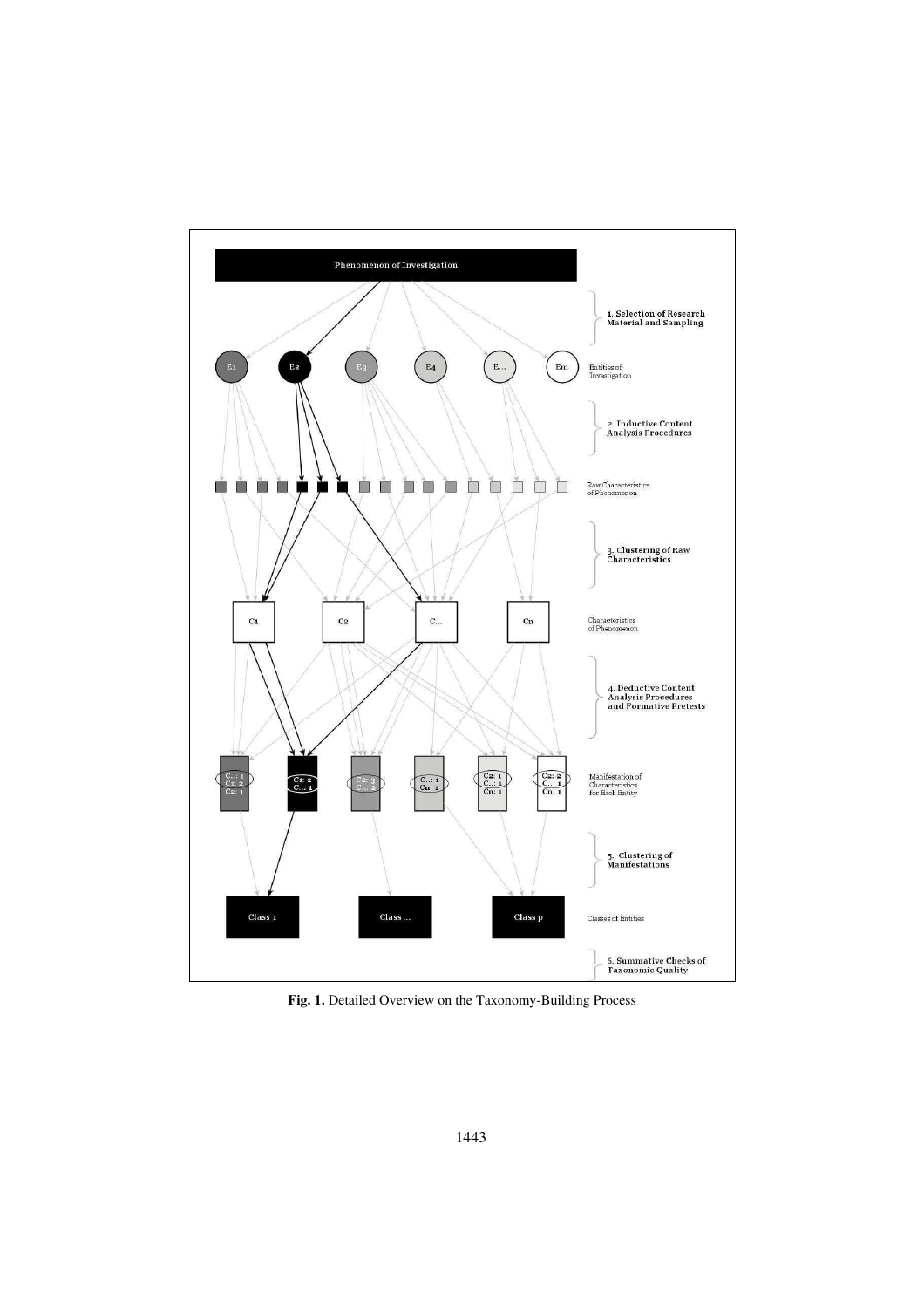We finally propose to cluster the entities into classes (i.e. taxa) by analyzing their manifestations and densities of characteristics. The entire process is depicted in Figure 1, highlighted for one entity (marked with black ink). It starts with a definition of the phenomenon under investigation (e.g. electronic business models). This entails a clear statement of the research question (e.g. what classes of electronic business models do exist?). After these initial specifications, a set or population of entities and their textual descriptions resembling the phenomenon (e.g. examples of existing electronic business models) are required as a basis for analysis, which is addressed in our first suggested step on the selection and sampling of entities. Analyzing the manifestation of the phenomenon's characteristics for each entity is needed to proceed in building the taxonomy. Since we assume missing theoretical foundations on the characteristics of the phenomenon, we describe procedures on how to inductively derive raw characteristics from selected entities by using content analysis (step 2). Raw characteristics are subsequently suggested to be reduced to main characteristics of the phenomenon under investigation (e.g. characteristics of electronic business models) by applying cluster analysis (step 3). These two steps might be skipped if our assumption does not hold true and there are already existing and exhaustive definitions of characteristics for the phenomenon in theory which can be utilized for the fourth step. In this forth step we suggest deductive content analysis procedures to measure the manifestations and densities of the characteristics for each entity (e.g. how often is a characteristic mentioned in the textual material for one entity). This can be reached through analyzing the entities by applying a coding scheme of characteristics, which might be constructed from the inductively developed (cf. steps 2/3) or aforementioned theoretically derived characteristics. The classes of similar entities for the taxonomy (e.g. virtual shopping malls) are then built by suggested procedures of cluster analysis on the resulting manifestations (step 5). We amend this penultimate step by propositions and guidelines on measures for taxonomic quality (e.g. mutual exclusiveness). Details and guidelines on each of our suggested steps are given in the sections below.

#### **2.1 Selection of Research Material and Sampling**

Entities of investigation (e.g. firms using an electronic business model) are needed as empirical research material to develop and retrieve characteristics, manifestations and final classes (i.e. taxa) for a phenomenon. We explain procedures for selecting and sampling these entities throughout this section and amend them with hints on data sources and data collection techniques to gain rich data on the selected entities.

A representative sampling of entities might be used but in many cases neither be manageable nor required. Instead, we propose to follow a theoretical sampling approach as suggested by Eisenhardt [12]. This means broadly choosing the entities of investigation for variation, heterogeneity (i.e. unique cases) or replication instead of random selection [13]. The availability of existing textual (e.g. case descriptions, annual or mission statements, product descriptions, websites, directories) or transcribable (e.g. interviews) descriptions for the entities might also be taken into account as a factor of selection during this sampling process. We suggest collecting descriptive data of the entities by following the sources of evidence given in Table 1.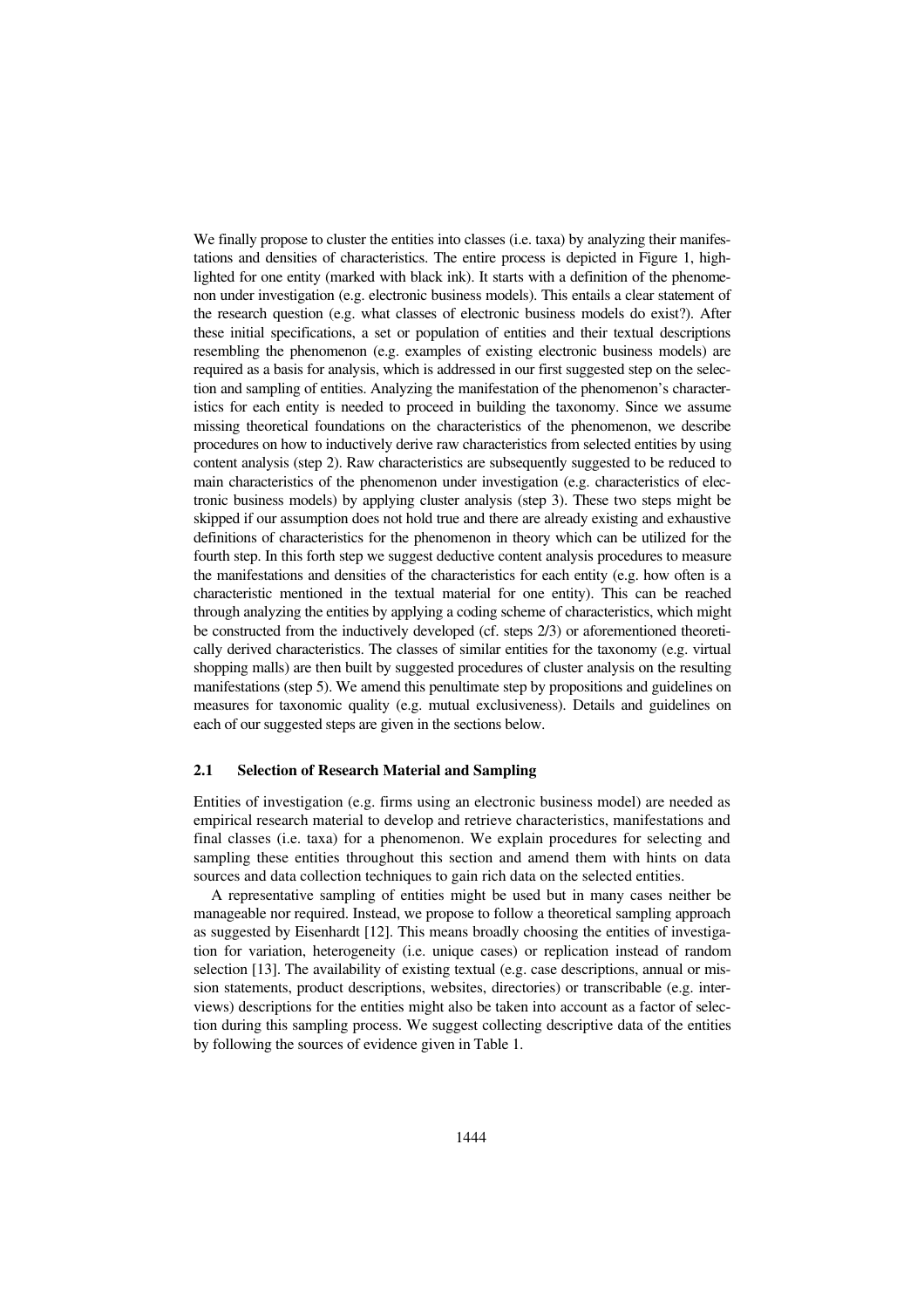| <b>Name</b>                              | Application                                                                                                   | <b>Advantages</b>                                                                                 | <b>Disadvantages</b>                                     |
|------------------------------------------|---------------------------------------------------------------------------------------------------------------|---------------------------------------------------------------------------------------------------|----------------------------------------------------------|
| Documentation<br>and Archival<br>Records | Usually available in<br>written form.                                                                         | • Stable<br>• Unobtrusive                                                                         | • Bias of author unknown<br>• Retrievability and Access  |
| Interviews                               | Transcription by person<br>independent from inter-<br>viewer. Final approval of<br>transcript by interviewee. | • Targeted<br>• Insightful                                                                        | • Poor question bias<br>• Response bias<br>• Reflexivity |
| Fieldwork                                | Written memos of direct<br>or participant observa-<br>tion. Final check of<br>memos by participants.          | • Real-time coverage<br>Contextual<br>$\bullet$<br>• Insightful into<br>behavior and mo-<br>tives | • Time-consuming<br>• Observer bias<br>• Reflexivity     |
| Physical<br>Artifacts                    | Use of existing descrip-<br>tions or composition of<br>descriptive memos by<br>two independent authors.       | Insightful into<br>٠<br>cultural features and<br>technical operations                             | • Selectivity<br>• Availability<br>$\bullet$ Access      |

**Table 1.** Possible Sources of Descriptions for Entities [13-14]

It is recommendable to use similar sources of evidence for all entities. Triangulation of more than one source might enrich the descriptions and lead to more robust results, cf. [13]. We suggest listing derived entities in a longlist (*LL*). If entities are gained from different sources, this list needs to be cleaned from possible duplicates. The introduction of a selection factor (*SF*) can help to prepare the *LL* for further proceedings [5]. This selection factor might encompass extra credit points for criteria such as an entity being a unique or extreme case, certain keywords within the name of an entity for restriction to a specific area of interest or the availability of evidence for an entity. In a final step the *LL* has to be sorted in descending order by *SF*. Entities at the lower end of the list not reaching a certain selection factor might now be truncated which results in shortlist *(SL)*. Different approaches to gain this shortlist might also be applied (i.e. taking a sample of entities from an existing journal paper on the phenomenon). The SL is to be amended with an ascending research material ID (*i*) for each entity in a finalizing step.

#### **2.2 Inductive Content Analysis Procedures**

In this second step of our suggested outline, we present a set of procedures and guidelines on how to inductively develop raw characteristics from textual descriptions of the selected entities from the preceding section.

After specification of the entities of investigation and their sampling as research material, the unit of analysis needs to be defined subsequently. This addresses the issue of "the basic unit of text [e.g. word or paragraph] to be classified" [15] into the categories of characteristics derived in succeeding steps. The configuration of this unit has a considerable impact on quality and reliability of research results. Choosing a smaller unit (e.g. word) usually leads to higher reliability and possible automation but might corrode results which focus on larger meanings than transported by single words [16]. Following Kassarjian [17], the 'theme' is usually suggested for this type of taxonomic method ensuring the capturing of word or sentence-spanning ideas es-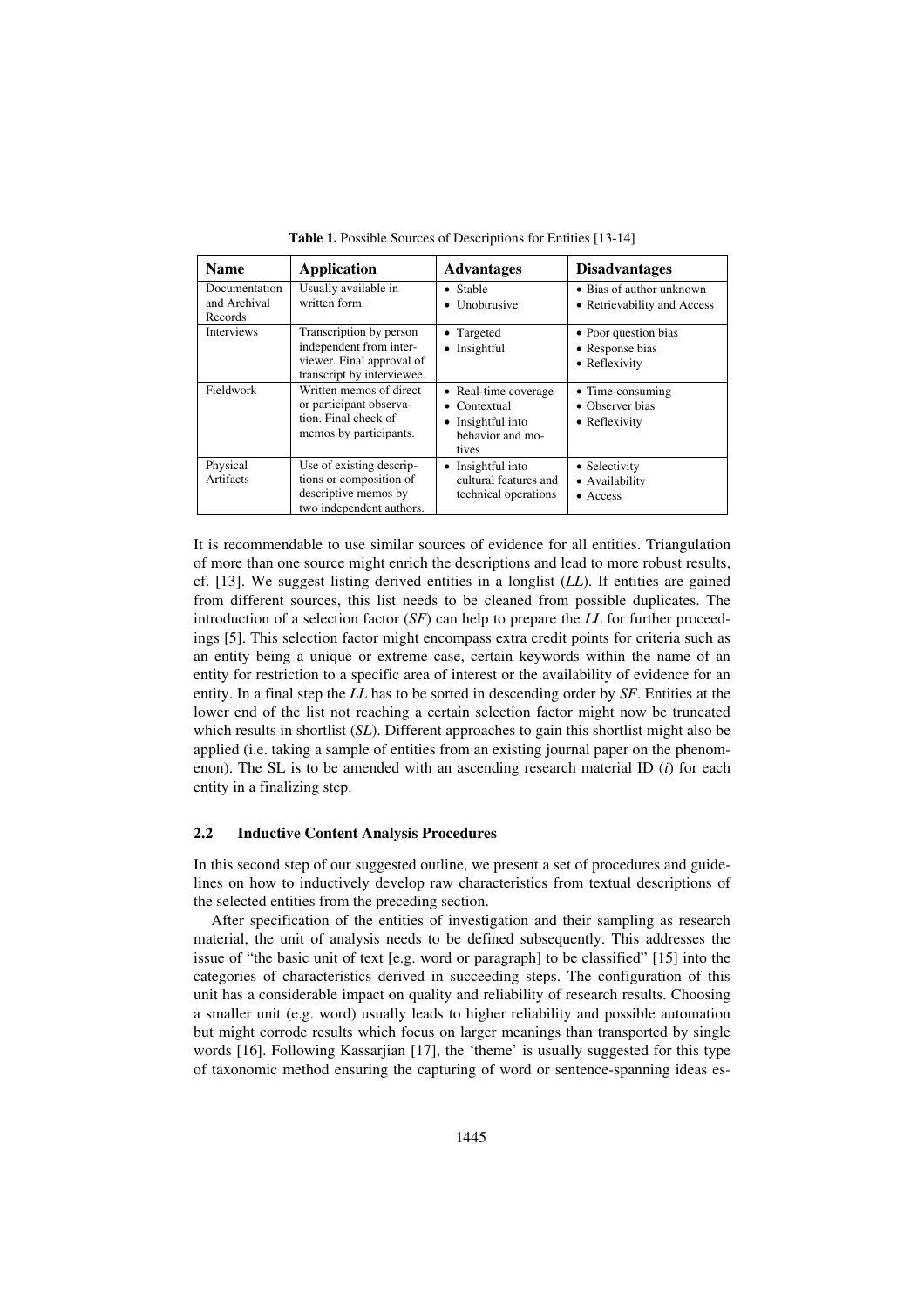pecially within the inductive phase of building raw characteristics. To stabilize the results and reliabilities, entire sentences are to be used as the operationalized coding unit, which leads to solely coding a category once within one sentence [5]. In the suggested approach the raw characteristics are to be developed inductively from the selected research material (i.e. entities of investigation). This is done to initially capture the characteristics of the phenomenon of investigation, which are needed as groundwork for further analysis.

| Unit              | <b>Description</b>                                                                                        | <b>Advantages</b>                                                                                                                                 | <b>Disadvantages</b>                                                              |
|-------------------|-----------------------------------------------------------------------------------------------------------|---------------------------------------------------------------------------------------------------------------------------------------------------|-----------------------------------------------------------------------------------|
| Word              | Analysis of single words<br>such as key symbols or<br>value-laden terms                                   | • Ease of coding<br>• Ease of automation<br>• Highest reliabilities                                                                               | • Loss of context<br>• Loss of word-<br>spanning ideas                            |
| Sentence          | Analysis of entire sen-<br>tences                                                                         | • Relative ease of coding<br>• Clear demarcation of unit<br>borders                                                                               | • Loss of sentence-<br>spanning ideas                                             |
| Theme             | Analysis of single asser-<br>tions about a subject                                                        | • Capturing of entire subjects of<br>investigation<br>• Very useful in most content<br>analyses                                                   | • Ambiguous unit<br><b>borders</b><br>• Difficult coding<br>• Lower reliabilities |
| Item              | Entire documents such as<br>speeches, letters, manuals                                                    | • Useful in classifying entire<br>documents                                                                                                       | • Often too gross for<br>most research                                            |
| Character         | Mostly used in the analy-<br>sis of streaming media or<br>commercials to analyze<br>heroes, bad guys etc. | • Useful in the analysis of behav-<br>ior or communication of actors<br>• Might be of interest to develop<br>taxonomies of user behavior in<br>IS | • Sometimes Ambigu-<br>ous unit borders<br>• Context might not be<br>captured     |
| Space<br>and Time | Analysis by column (e.g.<br>newspaper), line, para-<br>graph or minute                                    | • Useful for historical timeline<br>analysis and longitudinal tax-<br>onomies<br>• Clear demarcation of unit<br>borders                           | • Loss of unit-spanning<br>ideas and context                                      |

**Table 2.** Units of Analysis and Implications (adapted from [17])

Based on raw characteristics building rules [18], the research material needs to be worked through consecutively and raw characteristics are to be defined beginning with the first selected entity of investigation. Each occurrence of a new or additional raw characteristic-building incident needs to be marked and uniquely numbered using the research material ID *i* (cf. Section 2.1). If the marked and colored occurrence in the text defines a nonexistent characteristic, a new and unique raw characteristic ID (*r*) is hyphenated (e.g. *i*.1-*r*). If the occurrence matches with an existing raw characteristic and only adds richness to the description of the characteristic, that existing characteristic number is to be used instead, and the mark is suggested to be set in a different color (e.g. dark blue). All raw characteristics categories are suggested to be summoned in a list (RcL). This process is to be continued until saturation is reached (i.e. no new raw characteristics can be derived from the research material entities) [19].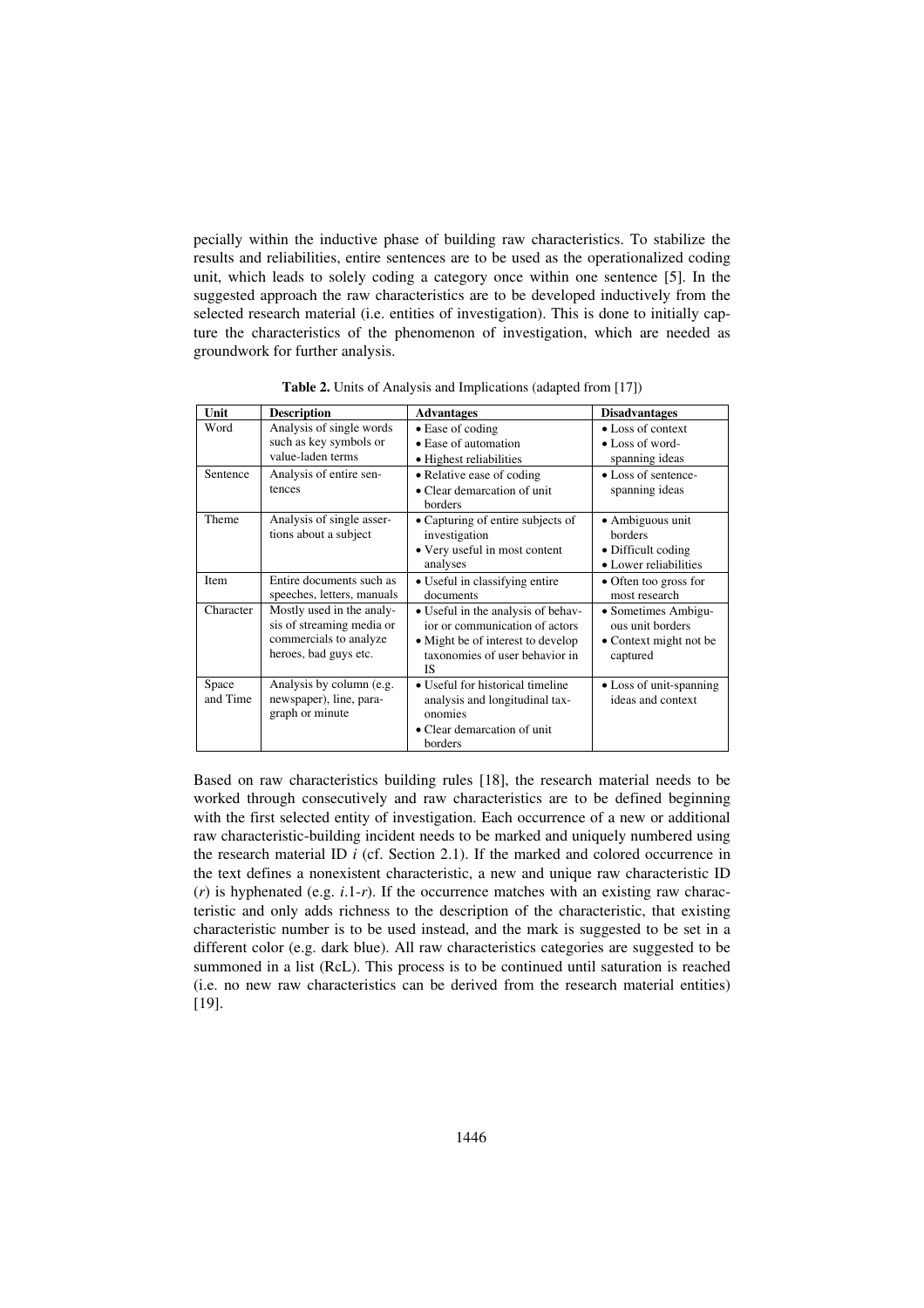#### **2.3 Clustering of Raw Characteristics**

In this section we develop a set of guidelines on how to reduce and cluster the raw characteristics developed through the procedures outlined above. The goal of this step is to reach a generalizable and manageable set of main characteristics on the phenomenon of investigation, which can be used for further analysis.

As suggested by Mayring [19], the entire list of raw characteristics has to be iteratively reduced and qualitatively bundled until main characteristics emerge. We depict some of the approaches available to operationalize this task in the following. A first approach is suggested by Eisenhardt and Bourgeois [20] in iteratively comparing within-group similarities (i.e. groups of similar raw characteristics) and intergroup differences. The technique can be advanced by using matrices and introducing continuous measurement scales for comparison [20]. As an alternative approach an iterative comparison of pairs can be used by listing similarities and differences for each pair [12]. Another way to operationalize the task of grouping the raw characteristics into categories of main characteristics might be based on the approach of Steininger et al. [5]. They suggest having at least two independent researchers who are familiar with the topic judge proximities of paired raw characteristics in a matrix ranging from 100 to show perfect similarity to zero reflecting complete independence. Whichever approach is finally used, each of the resulting main characteristics is to be provided with a descriptive name, which is ideally developed inductively from associated bundles of raw characteristics [19]. From these grouped resulting main characteristics of the phenomenon under investigation, a category or coding scheme of characteristics needs to be developed. This is reached through amending each main characteristic with explanations, 'anchor examples' from the associated and coded raw characteristics and coding rules (i.e. rules on when an occurrence of a characteristic needs to be coded or excluded during analysis). For quality assurance the scheme might be tested by three or four judges following the suggestions of Moore and Benbasat [21].

#### **2.4 Formative Pretests and Deductive Content Analysis Procedures**

In the following we depict the deductive content analysis of the sampled entities based on the main characteristics coding scheme developed in the preceding steps. This is needed to ensure formative quality and reliability of the coding scheme and to find manifestations and densities of characteristics for each entity. A content analytical core component is the classification of aforementioned units of analysis into the categories of characteristics by independent researchers. This process is typically referred to as 'coding' [22] and requires the category scheme of characteristics developed above. To capture word-spanning meanings and stabilize the results and reliabilities, we suggested the theme as coding unit and entire sentences as the operationalized coding unit in this study, which leads to only coding a certain category once within one sentence [17]. The finalized category scheme of characteristics (also referred to as coding scheme) is iteratively to be used and adjusted for an extensive training of coders. At least a second independent coder needs to be employed to ensure stable results and calculate intercoder reliabilities [23]. The coder(s) need(s) to be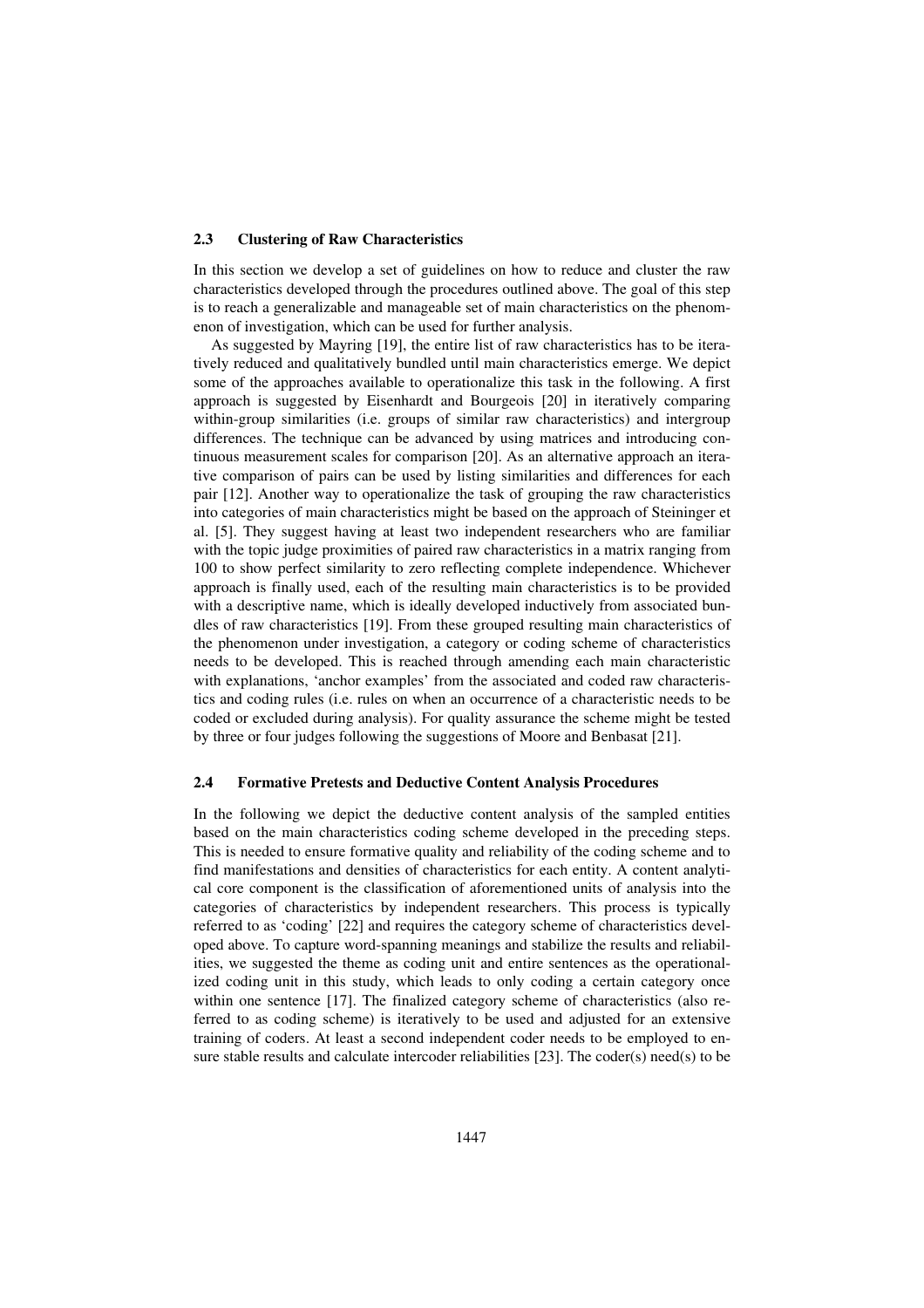trained in a one day workshop using research materials from LL with the lowest SF. The coding scheme and rules have to be adjusted iteratively to sort out ambiguities through discussion of non-matching codings. The procedure is repeated with different materials until the overall agreement (reliability) of all coders is calculated above 0.8, cf. [24]. This ensures intersubjectively comprehensible results and verifies the decency of the main characteristics coding scheme. Clearly distinguishable and exclusive categories of main characteristics are thereby ensured. We suggest using Krippendorf's Alpha for a sensitive and advanced measurement or the most commonly used simple 'percent agreement' reliability measure of Holsti [25]. More details on possible measures, their mathematical references, advantages and disadvantages are given in Table 3. All calculated reliabilities, discussions and adjustments made to the coding scheme or the coding rules need to be collected and given in a transparent and comprehensive manner for reproducibility (e.g. 'If there are two occurrences of the same subcategory within one sentence, only the first occurrence is to be coded, counted and marked'). Density results of the materials used for training shall be discarded after calculation of agreements and not be used for the building of final classes.

After finishing the aforementioned amendments to the coding scheme during the training session, the main coding process for the entire research material entities is started. This is done by analyzing the entire evidence of each entity for occurrences (i.e. manifestations) of the main characteristics categories. All manifestations are to be marked and counted within the materials by category and entity. They are individually deemed as belonging to a certain category of characteristics. Finally all manifestations in the evidence of each entity are to be counted separately for every category. We suggest transforming these results into relative numbers (i.e. relative manifestations) and thereby making them comparable through dividing them by the number of averaged sentences in the sources of evidence for each entity. This number is calculated by counting the words of an entity's sources of evidence and dividing the results by 22. The number of 22 is the average of words contained within a sentence in English texts reported by Charniak [26]. For readability reasons the averaged sentences are interchangeably referred to as 'sentences' in the following. No further refinements to the coding scheme and coding rules within this main coding process are to be made. Results are not to be exchanged or discussed by the coders during this main phase [23]. It is suggested to employ coders independently from the ones used for adjusting the coding scheme if possible. After finishing the coding process of the entire research material, the summative reliabilities need to be calculated for the resulting manifestations. Pavlou and Demoka [27] suggest also calculating intracoder reliabilities by having each coder re-code a sample after a certain time. There is no common absolute number of these agreements which is found to be satisfactory in the academic discussion on reliabilities. This is due to large differences especially in the units of analysis and coding but also in category systems, complexity of the evaluated contents and coder experience on the phenomenon. Nevertheless, a reliability of at least 0.7 to 0.85 is seen as acceptable and reachable by many authors (e.g. [8], [23], [28]) for the 'theme' as the unit of analysis that we suggest for this type of study.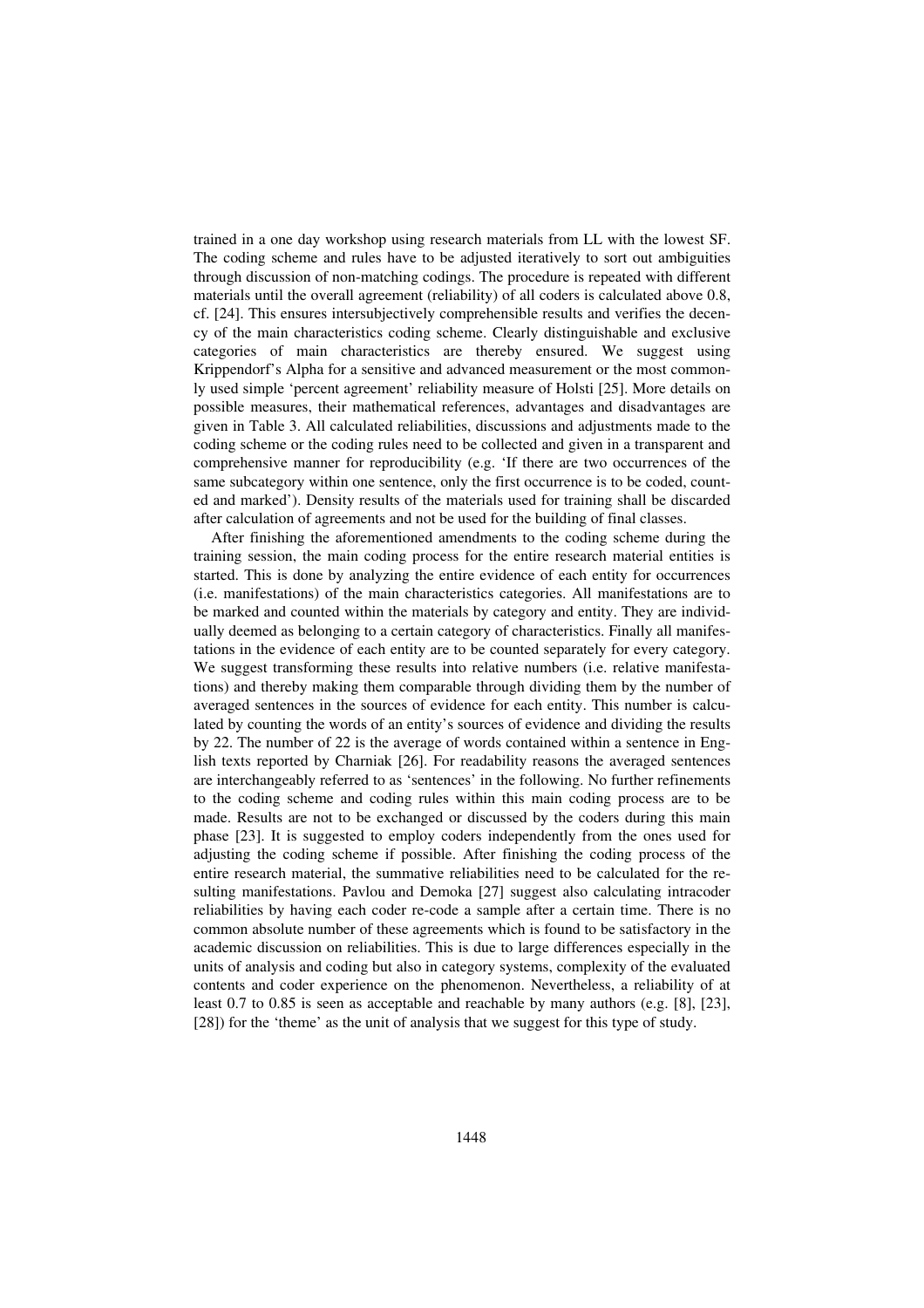| <b>Name</b>                              | <b>Advantages</b>                                                                                                                                                                                                                                                                             | <b>Disadvantages</b>                                                                                          |
|------------------------------------------|-----------------------------------------------------------------------------------------------------------------------------------------------------------------------------------------------------------------------------------------------------------------------------------------------|---------------------------------------------------------------------------------------------------------------|
| Krippendorf's<br>Alpha [29]              | • Allows any number of coders<br>• Takes into account agreements by chance<br>• Takes into account low coding numbers<br>• Takes into account number of categories<br>· Allows binary, nominal, ordinal, interval,<br>ratio, polar and circular data<br>• Allows measuring of incomplete data | • Complex application<br>• Extensive details of data regard-<br>ing coded occurrences needed                  |
| Holsti's<br>Percent<br>Agreement<br>[25] | • Very facile and quick application<br>• Basic calculations                                                                                                                                                                                                                                   | Does not take into account variables<br>such as the number of categories,<br>correct codings on incident etc. |
| Scott's Pi [30]                          | • Relatively facile and quick application                                                                                                                                                                                                                                                     | • Only allows nominal data<br>• Assumes same distribution of<br>coder responses                               |
| Fleiss' Kappa<br>[31]                    | • Relatively facile and quick application<br>• Extents Scott's Pi by allowing multiple<br>coders                                                                                                                                                                                              | • Only allows nominal data<br>• Assumes same distribution of<br>coder responses                               |
| Cohen's<br>Kappa $[32]$                  | • Takes into account agreements occurring<br>by chance<br>• Does not assume same distribution of<br>coder responses                                                                                                                                                                           | • Sometimes considered a too<br>conservative measure<br>• Only allows measuring of two<br>coders              |

**Table 3.** Frequently Cited Measures of Intercoder Reliability for Content Analysis

#### **2.5 Quantitative Clustering of Manifestations**

Having verified the manifestations of the characteristics of each entity enables us to group the different entities. Thereby a set of classes (of entities) within the phenomenon of investigation can be identified. These classifications have usually been performed subjectively based on researchers' ideas or intuition. Using our empirically derived and standardized densities instead leads to more objective classifications. Following the inductive procedure, again, no classes were predefined but instead derived inductively from the data sources.

The main goal of this step is to identify classes that are mutually exclusive and collectively exhaustive. This means that there must be an appropriate class for each entity and each entity must fit into one class only [4]. Furthermore the classification should be generally applicable. The latter requirement is met by the extensive sampling method applied before which ensures that the data used appropriately represents the phenomenon. The former two requirements are addressed by cluster analysis. Cluster analysis generally aims at finding classes such that entities within the same group are similar to each other while entities in different groups are as dissimilar as possible. The five typical steps of cluster analysis are outlined based on our problem [33]: (1) Selection of a sample to be clustered, (2) Definition of a set of variables on which to measure the entities in the sample, (3) Computation of similarities among the entities, (4) Use of a cluster analysis method to create groups of similar entities, (5) Validation of the resulting cluster solution.

The first step, selecting the sample, has already taken place. Regarding the selection of the cluster variables, which usually is a very complicated procedure [34], it is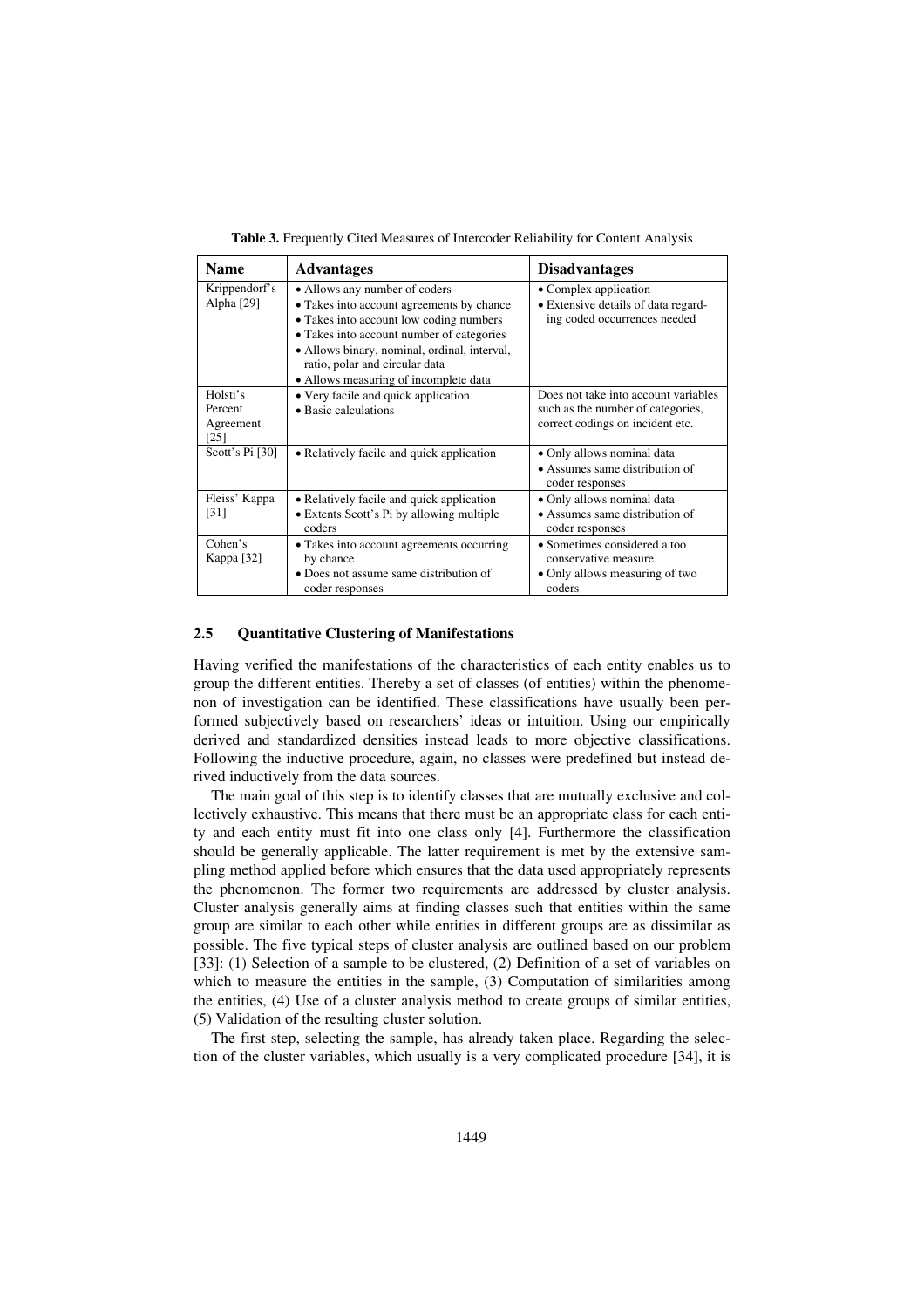again very helpful that we have already identified and reduced the relevant characteristics in the previous qualitative steps. Therefore, we can directly create the data matrix containing the densities of the characteristics that correspond to the different entities (cf. Table 4). In the next step, the similarity calculation takes place. Due to the standardized scale of manifestations (i.e. relative manifestations), the Minkowski distance<sup>1</sup> can be used to calculate these values without having to compute weights for the different characteristics [35] (cf. Table 5). The elimination of potential single outliers that have a high distance to all other entities has to be checked manually by an in-depth analysis of the underlying data of this entity. Rash elimination of entities can lead to problems in the validity of the resulting taxonomy and should be avoided.

Many different cluster methods can be applied in order to derive clusters from this data. Generally, partitioning methods like K-Means [36] have been shown to be superior to hierarchical methods in this case [37]. Nevertheless, these methods need a priori information about the starting points and the number of clusters which may not be available when investigating a new phenomenon inductively. In this case, it might be useful to a apply Ward's minimum variance method [38] to derive preliminary clusters. Their center can then be used in a partitioning algorithm like K-Means [37]. Common software package like SPSS or SAS can be used to process steps 3 and 4.

**Table 4.** The Manifestation Matrix of Entities and Characteristics (cf. [5])

|                 | <b>Characteristics</b> | $\mid$ C <sub>1</sub> | C <sub>2</sub>           |          | $\mathbf{v}_{\mathbf{n}}$ |
|-----------------|------------------------|-----------------------|--------------------------|----------|---------------------------|
| <b>Entities</b> |                        |                       |                          |          |                           |
| E.              |                        | $X_{11}$              | $\mathbf{v}$<br>$X_{12}$ | $\cdots$ | $\mathbf{v}$<br>$A_{1n}$  |
| $\cdots$        |                        | $\cdots$              | $\cdots$                 | $\cdots$ | $\cdots$                  |
| ю<br>ுற         |                        | $X_{m1}$              | $\mathbf{v}$<br>$x_{m2}$ | $\cdots$ | $\mathbf{v}$<br>$A_{mn}$  |

| <b>Entities</b> | ш                    | $E_2$    | L2       | $\cdots$ | г<br>$E_{m-1}$ |
|-----------------|----------------------|----------|----------|----------|----------------|
| ю<br>L1         | u۱<br>u <sub>2</sub> |          |          |          |                |
| г<br>Ľ2         | $u_{13}$             | $d_{23}$ |          |          |                |
| Б<br>Ľ4         | $\mathbf{u}_{14}$    | $a_{24}$ | $a_{34}$ |          |                |
| $\cdots$        |                      | $\cdots$ | $\cdots$ | $\cdots$ |                |
| Б<br>ւտ         | $a_{1m}$             | $\cdots$ | $\cdots$ | $\cdots$ | $u_{(m-1)m}$   |

**Table 5.** The Distance Matrix of Entities

Despite the importance of exhaustiveness and mutual exclusiveness, further quality indicators can be addressed. Checking the quality of classifications has been discussed in detail by Aldenderfer and Blashfield [33]. They suggest two major techniques that are relevant to our procedure: Significance tests and replication. Multivariate analysis of variance (MANOVA) or discriminant analysis can be used to check the significance of the clusters. However, this method has been criticized for indicating high significance even for very bad clusters. A solution for this problem might be

l

 $1 d(i,j) = (|x_{i1} - x_{i1}|^q + |x_{i2} - x_{i2}|^q + |x_{i3} - x_{i3}|^q + \dots |x_{in} - x_{in}|^q)^{1/q}$ , where q is natural number larger or equal to 1, describes the distance between the entities  $i$  and  $j$ . Most algorithms use Manhattan distances ( $q = 1$ ) or Euclidian distances ( $q = 2$ )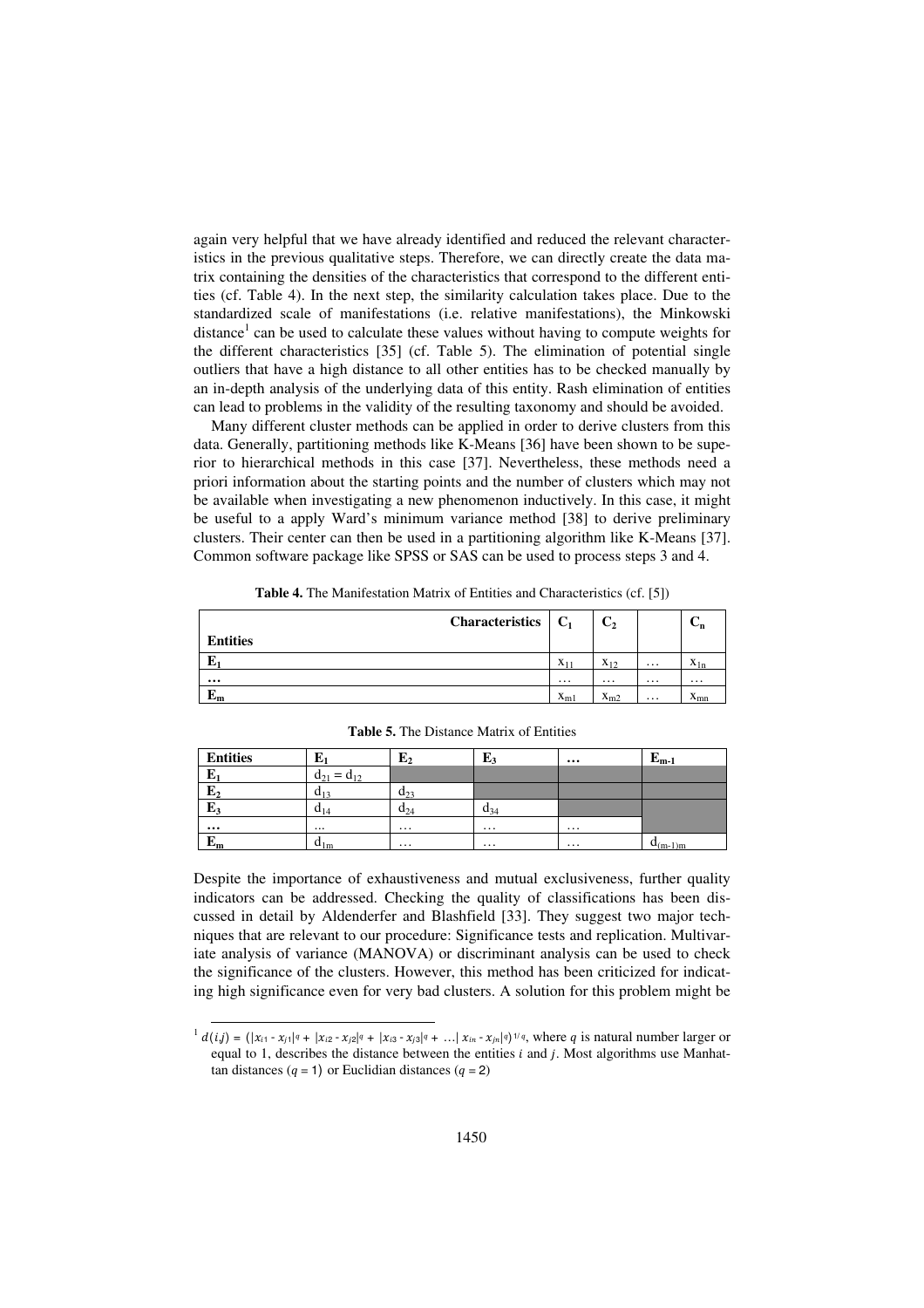the inclusion of external variables which is difficult when analyzing a new phenomenon [33]**.** The replication technique can be used to check for internal consistency of the classification. If the base of entities is large enough, the split-half method can be applied. Two random parts of the same are clustered independently using the same clustering method. If the same classes occur across different subsets of entities, this indicates further generalizability of the classification. Another way of replication is to use different clustering methods with the same data. If the same clusters are derived, the results indicate a high validity of the classification [33]**.** After having the clusters validated, the different classes have to be interpreted. For better understanding, they should also be described verbally. This usually complex task can accomplished using the codings and descriptions of the entities within one class. The distribution of these codings already describes the characteristics of a certain class. If the number of entities in one class is very high, the naming should be based on the characteristics of the entities in the center of the class. The clusters should then be named inductively out of the names and characteristics from their associated entities [19].

#### **2.6 Summative Checks of Taxonomic Quality**

l

As discussed before, checking taxonomic quality is a very challenging task. Mutual exclusiveness and collective exhaustiveness are the two major quality measures that a high-quality taxonomy has to meet [4]. In order to increase and verify the validity of our method, we suggest performing an additional (optional) step to test discriminant validity of the classification (based on [21], [39]). If additional entities that have not been used for the taxonomy building are available, these entities should be combined with the entities from the sample into a common pool. The additional entities can be coded using the deductive procedure outlined before and then be sorted into the classes mathematically to also have their class affiliations for subsequent comparison. Three to four judges are given the names and verbal descriptions of the classes that have been derived in the previous steps. The judges now sort all entities from the pool into the classes. Two measures can be applied to the results of this sorting process. The first one measures the inter-judge reliability and focuses on the question of judges sorting the same entities into the same classes. We again suggest Krippendorf's Alpha [29] or Holsti's percent agreement [25] to measure the level of agreement between the judges and thereby determine whether or not the descriptions precisely define the classes. Reliabilities above 0.7 can be seen as satisfactory [8]. If this level is not reached the descriptions of the classes need to be enhanced iteratively. A lack of increased inter-judge reliability even with refined descriptions indicates a general problem regarding the mutual exclusiveness or the collective exhaustiveness. Furthermore, for each class, a cumulated overall measure of correctly placed entities can be calculated. $<sup>2</sup>$  This differs from the previous measure since it challenges the strength of the</sup> different classes separately. No description of a reasonable score for this measure is

<sup>&</sup>lt;sup>2</sup> The overall measure for the quality of the class is defined as  $B(i) = \frac{\pi \omega_c}{\#E} \in (0,1)$ , where  $\#E_c$  is the number of correctly selected entities into class  $i$  by all judges and  $#E$  describes the number of entities supposed to be sorted into this class.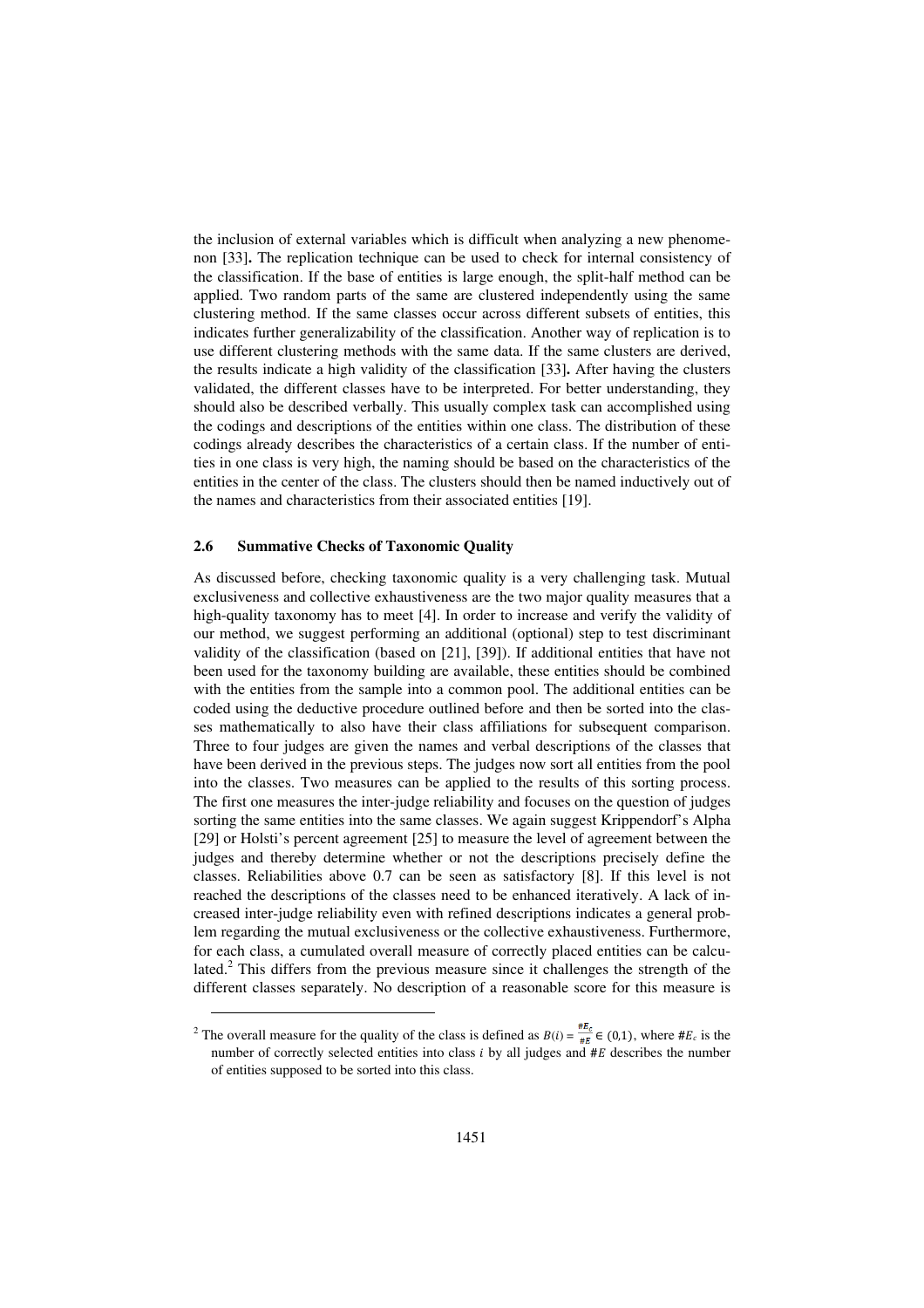described in literature. As a rule of thumb, the interval between 0.7 and 0.85 discussed above [23], cf. [28], [40] can also be applied as a good indicator for this measure. A high value points to high construct validity and reliability of the class. This method can also be used rather qualitatively to identify critical class definitions and borders between two classes that should be refined.

#### **2.7 Limitations of the Method**

Potential limitations regarding the procedures introduced throughout this article should be taken into account. They are given below and if counter measures do exist, they are also depicted in the following. Overall, we have tried to keep the complexity of the process low. Nevertheless, it might inhibit broader use. The process of inductively constructing raw characteristics from the entities is continued until saturation. This allows gaining real knowledge and deep insights on classes. Nevertheless, theoretical saturation is critical to identify. This might lead to missing definitions of characteristics threatening the collective exhaustiveness. The probability seems low since we suggested measures to objectify significant saturation within the inductive process. Inductively built categories might also be biased by a coder's world views or insights on the phenomenon. Lowering the likelihood of such a bias might be reached through introducing more than one coder for inductively building the raw characteristics. Construction of main characteristics from raw characteristics might also be subject to coder's bias since they are qualitatively clustered. Improvement within this area might be reached by applying large proximity matrices judged by more than one person and statistical cluster analysis for their entire set.

The method of using averaged sentences for comparability reasons might lead to excessive numbers of coded sentences since figures or tables within the sources of evidence might be handled as text. This is additionally fostered by the assumption during calculations that all sentences only contain one code, which must not hold true since the rules allow coding a sentence twice with two different categories. One major critique regarding cluster analysis is that it lacks theoretical foundation. Therefore the identified clusters may simply be statistical artifacts that capitalize on random numerical variation across entities [41]. Furthermore, cluster analysis might also find classes in situations where no clusters exist, e.g. [33]. Our approach tries to invalidate the criticisms partly because the clusters are directly named and described based on the densities of their characteristics and are therefore no artificial constructs [19]. Another main critique of cluster analysis is the potential multicollinearity among characteristics that may lead to overweighting of certain aspects [42]. Using more advanced distance measures like the Mahalanobis distance might solve this issue [43], but this measure is supported neither by Ward's minimum variance method [38] nor by software like SPSS and SAS. However, our approach addresses this issue early in the research process. Since the characteristics of the topic are derived from the raw categories inductively and by controlling for weakness of the single characteristics [28], the risk of multicollinearity issues is reduced.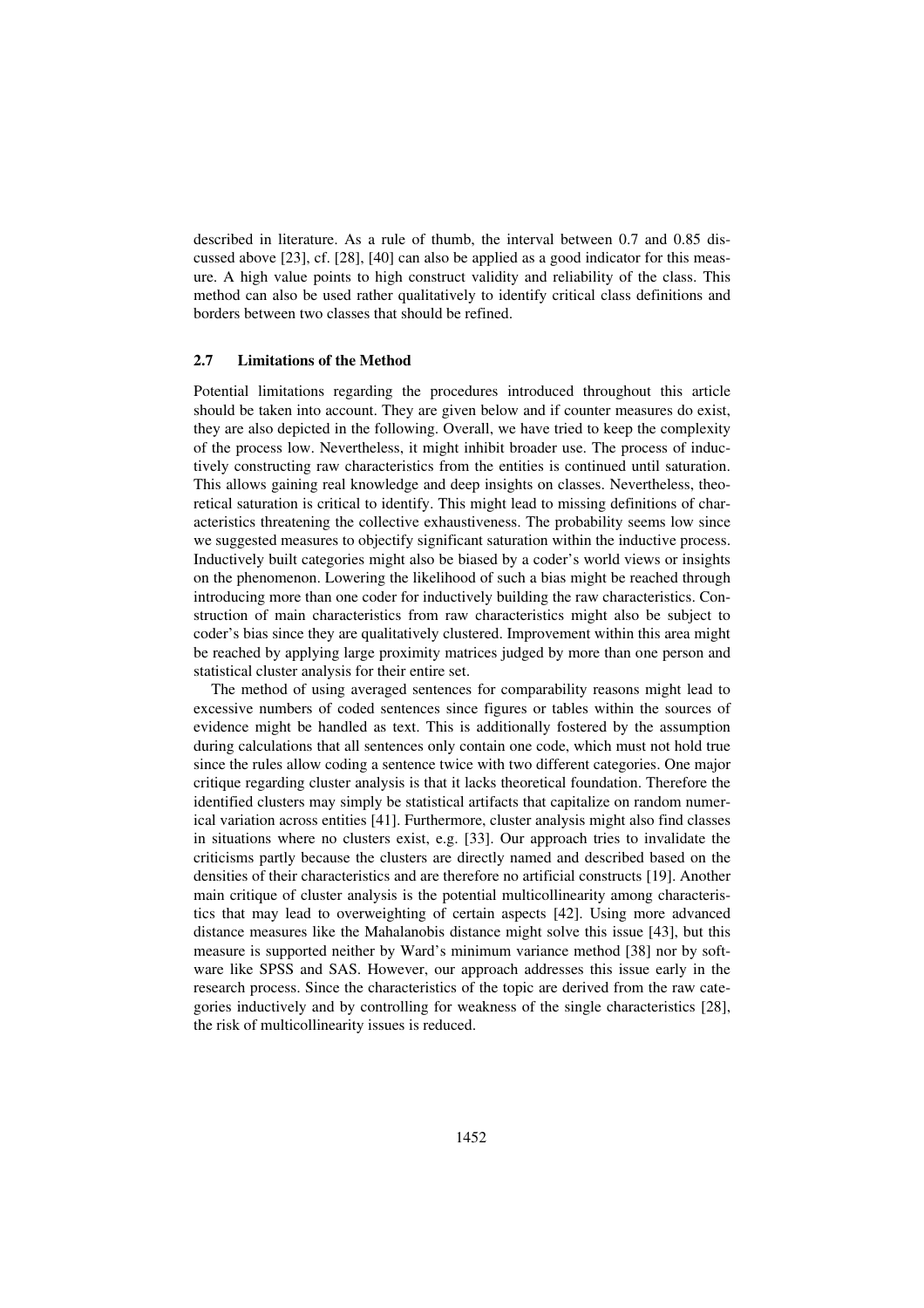## **3 Conclusion**

We outlined and developed a method of building taxonomic classification schemes for the IS and Management disciplines throughout this papers. Although the importance of such classifications is seen as very high in the research community [1-3], [44], these classifications have usually been performed subjectively based on researchers' ideas or intuition. The delineated approach enables researchers to derive classifications empirically leading to more objective classifications [4]. In essence we proposed six subsequent steps relying on content and cluster analysis. Especially the use of content analysis in this context enhances the available set of techniques within our field. The first step begins with the sampling of entities and their sources of evidence as instantiations or examples of the topic. Since our method is focusing on new and unexplored topics of investigation, we assumed no theoretical basis of the topic to be available. Accordingly, the second and third step proposed to develop the characteristics of the topic from selected entities by using inductive content analysis procedures. Based on these results we proposed a fourth step of deductive content analysis to find manifestations and densities of the derived characteristics for each entity. Cluster analysis is then applied to identify specific classes in the research material, leading to a taxonomic classification scheme. Formative state of the art procedures for quality assurance were suggested throughout all steps of the method. Additionally, summative measures of taxonomic quality for the resulting constructs are outlined. We conclude with an extensive discussion of potential limitations of our method. We believe that our results will help academics to develop empirically grounded rigorous taxonomies in their fields of research by applying our suggestions, guidelines and depicted alternatives. Taxonomies are important vehicles in IS and Management research since they allow limiting investigations on a topic to certain subclasses or taxa, which makes research projects more manageable. Lastly, they are of high value for intra- and inter-class generalization, enabling the development of theories through analysis of these classes and their generalizations. There are innumerable applications of our method in the field of IS research. New and upcoming phenomena such as cloud computing applications, crowdsourcing services might need taxonomic classification, but also long standing non-empirically grounded typologies in areas such as outsourcing, operational application software systems or electronic business model research might be revisited and updated by applying our method to the topic.

## **References**

- 1. Kantor, J.R.: The Logic of Modern Science. University of Akron Press, Akron (1953)
- 2. Kemeny, J.G.: A Philosopher Looks at Science. Van Nostrand, Princeton (1959)
- 3. Wolf, A.: Essentials of Scientific Method. Macmillan, New York (1926)
- 4. Bailey, K.D.: Typologies and Taxonomies: An Introduction to Classification Techniques. Sage Publications, Thousand Oaks (1994)
- 5. Steininger, D.M., Huntgeburth, J.C., Veit, D.J.: A Systemizing Research Framework for Web 2.0. In: ECIS 2011 Proceedings, pp. 1–13. AISeL, Helsinki, Finland (2011)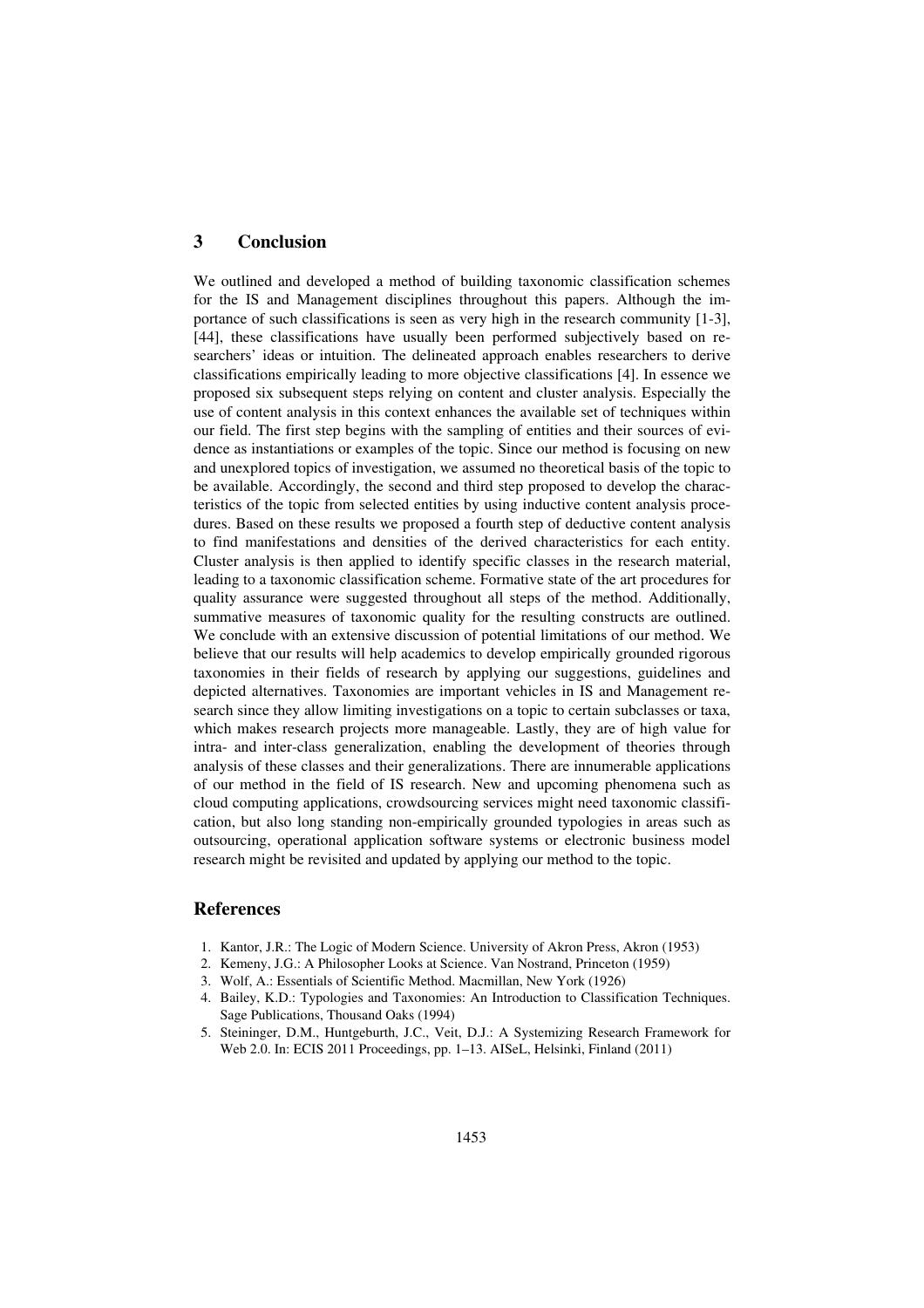- 6. Nag, R., Hambrick, D.C., Chen, M.-J.: What is Strategic Management, Really? Inductive Derivation of a Consensus Definition of the Field. Strat. Mgmt. J. 28, 935–955 (2007)
- 7. Al-Debei, M.M., Avison, D.: Developing a Unified Framework of the Business Model Concept. European Journal of Information Systems 19, 359–376 (2010)
- 8. Krippendorff, K.: Content Analysis: An Introduction to its Methodology. Sage Publications, Thousand Oaks (2004)
- 9. Abbasi, A., Chen, H.: CyberGate: A Design Framework and System for Text Analysis of Computer-mediated Communication. MIS Quarterly 32, 811–837 (2008)
- 10. Angelmar, R., Stern, L.W.: Development of a Content Analytic System for Analysis of Bargaining Communication in Marketing. Journal of Marketing Research 15, 93–102 (1978)
- 11. Steininger, D.M., Huntgeburth, J.C., Veit, D.J.: Conceptualizing Business Models for Competitive Advantage Research by Integrating the Resource and Market-Based Views. In: AMCIS 2011 Proceedings, Detroit, USA (2011)
- 12. Eisenhardt, K.M.: Building Theories from Case Study Research. Academy of Management Review 14, 532–550 (1989)
- 13. Yin, R.K.: Case Study Research: Design and Methods. Sage Publications, Inc, Thousand Oaks (2009)
- 14. Myers, M.D.: Qualitative Research in Business & Management. Sage Publications Ltd. (2008)
- 15. Insch, G.S., Moore, J.E., Murphy, L.D.: Content Analysis in Leadership Research: Examples, Procedures, and Suggestions for Future Use. The Leadership Quarterly 8 (1), 1–25 (1997)
- 16. Saris-Gallhofer, I.N., Saris, W.E., Morton, E.L.: A Validation Study of Holsti's Content Analysis Procedure. Quality and Quantity 12 (2), 131–145 (1978)
- 17. Kassarjian, H.: Content Analysis in Consumer Research. Journal of Consumer Research 4, 8–18 (1977)
- 18. Mayring, P.: Einführung in die qualitative Sozialforschung: Eine Anleitung zu qualitativem Denken (in German). Beltz, Weinheim (2002)
- 19. Mayring, P.: Qualitative Inhaltsanalyse: Grundlagen und Techniken (in German). Beltz, Weinheim (2008)
- 20. Eisenhardt, K.M., Bourgeois, L.J.: Politics of Strategic Decision Making in High-Velocity Environments: Toward a Midrange Theory. Academy of Management Journal 31, 737– 770 (1988)
- 21. Moore, G.C., Benbasat, I.: Development of an Instrument to Measure the Perceptions of Adopting an Information Technology Innovation. Information Systems Research 2, 192– 222 (1991)
- 22. Scott, W.: Reliability of Content Analysis: The Case of Nominal Scale Coding. Public Opinion Quarterly 19, 321–325 (1955)
- 23. Mayring, P.: Qualitative Content Analysis. Forum: Qualitative Social Research 1, 1–10 (2000)
- 24. Moore, J.E.: One Road to Turnover: An Examination of Work Exhaustion in Technology Professionals. MIS Quarterly 24, 141–168 (2000)
- 25. Holsti, O.R.: Content Analysis for the Social Sciences and Humanities. Addison-Wesley, Reading (1969)
- 26. Charniak, E.: Tree-Bank Grammars. In: Proceedings of the National Conference on Artificial Intelligence, pp. 1031–1036 (1996)